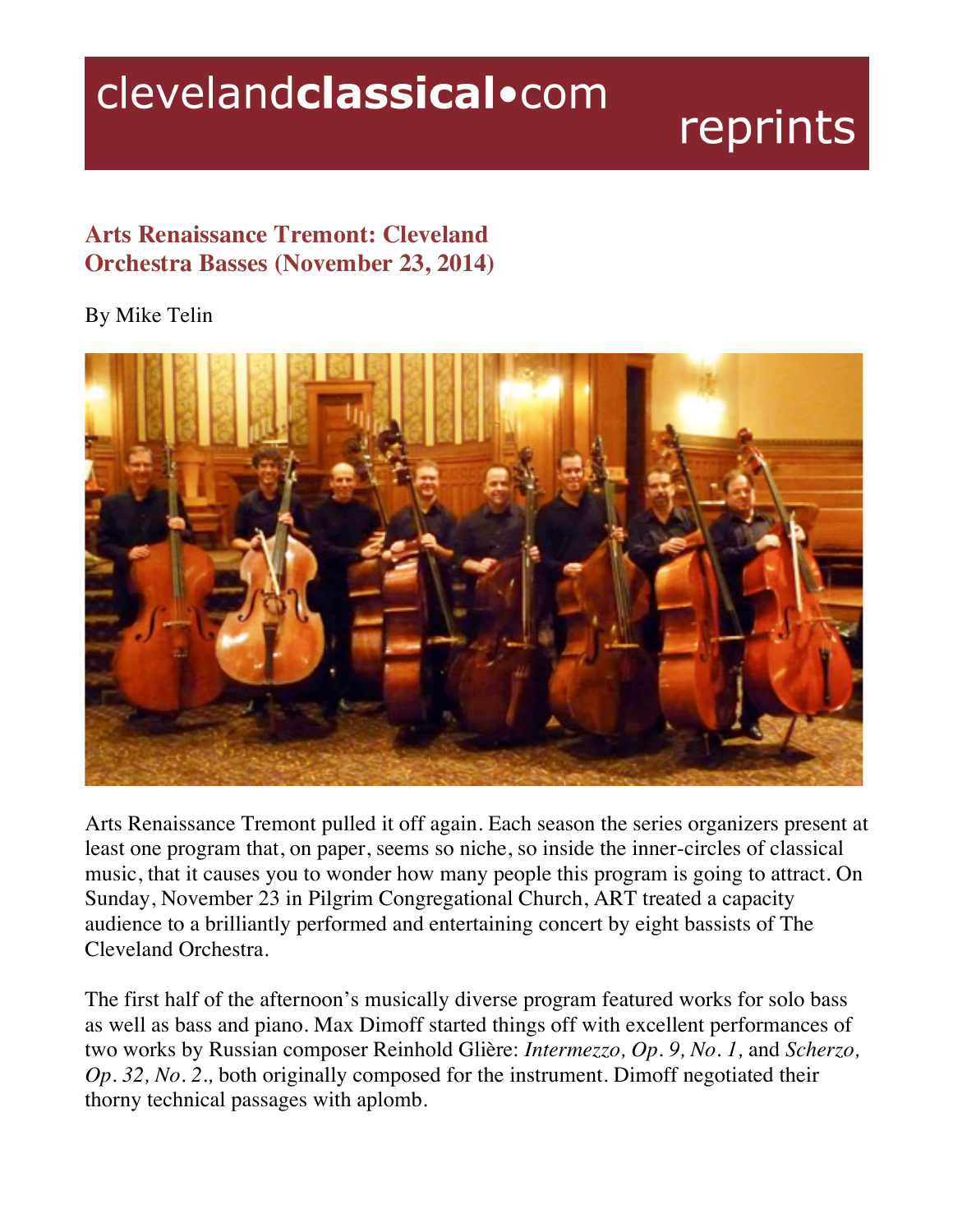Scott Haigh followed with heartfelt performances of "Aburrido en Madrid" and "Tapas Perpetuas" from *Bocadillos Iberianos*. Composed by Haigh's wife, Margaret Griebling-Haigh in 2005, the work was inspired by the couple's honeymoon in Spain.

It's always a pleasure to hear the music of Paul Hindemith, and Charles Carlton's firstrate playing of his *Sonata for Double Bass and Piano* (1949) was a delight.

Two transcriptions of well-known works were also featured. Mark Atherton proved that Schumann's *Fantasy Pieces, Op. 73* can be just as musically satisfying when played on the bass as on violin, cello or clarinet. Derek Zadinsky's performance of the first movement of Brahms's *Cello Sonata in E minor, Op. 38* brought the first half to a sensational close. Pianist Alicja Basinska was a consummate and sensitive partner throughout.

The first half also featured two works for solo bass. Complete with baroque bow, Scott Dixon's mesmerizing playing of the Prelude, Sarabande and Minuetts I & II from Bach's *Cello Suite No. 2 in D minor* held the audience in rapt silence. In complete contrast, Henry Peyrebrune drew hearty laughter during French-born American composer Elodie Lauten's *Sex and Pre Anti-Post Modernism* (2002). Peyrebrune whimsically tossed off Lauten's jabbing musical lines while enthusiastically reciting Michael Andre's beatnikstyle text.

The second half of the program was pure fun. Carleton, Dixon, Atherton and Zadinsky kicked things off with a quartet arrangement of Khachaturian's *Sabre Dance*, with a little bit of Beethoven thrown in for good measure. Their energetic performance was followed by bass pedagogue François Rabbath's *Kobolds for Four Basses*. Here the players dug into the work's numerous extended techniques and relished the opportunity to bring out their inner percussionists.

Composer Hartmut Schmidt arranged his 1982 *Walzer für Trude* for bass quartet in 1996. Dimoff, Haigh and Peyrebrune were joined by their section colleague Tom Sperl in a magical performance of this charming work. The quartet continued with a delightful presentation of Frankfurt Radio Symphony Orchestra principal bassist Boguslaw Furtok's *3 Pieces for 4 Basses* (2006)*.* 

Carleton and Zadinsky brought more humor to the stage during "Parade of the Politically Prudent Pigs" and "Kibbles & Kibitz" from bassist/composer David Anderson's *Seven Double Bass Duets.* To wrap up the afternoon, Carleton and Zadinsky joined Dimoff, Dixon, Atherton and Sperl in a rousing performance of Christian Gentet's *Bass, Bass, Bass, Bass, Bass, Bass, for Bass Sextet*. A perfect conclusion to an extraordinary afternoon of music.